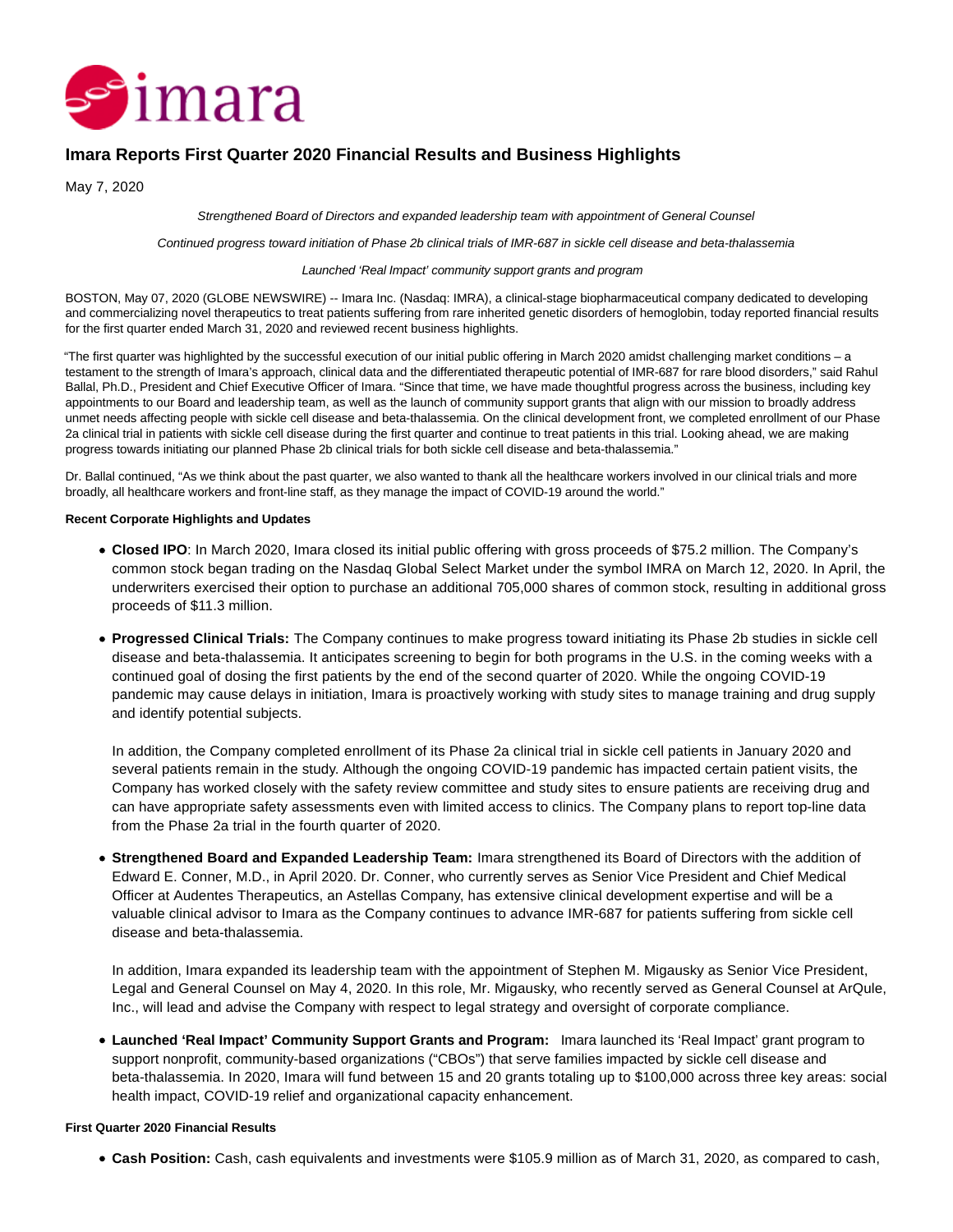cash equivalents and investments of \$28.9 million as of December 31, 2019. This increase is due to proceeds received from the February 2020 issuance and sale of Series B Preferred Stock and issuance of common stock in the Company's initial public offering, which closed on March 16, 2020. In addition, in April 2020, the Company issued and sold an additional 705,000 shares of common stock pursuant to the exercise of the underwriters' option to purchase additional shares of common stock for aggregate gross proceeds of \$11.3 million. The Company expects that its cash, cash equivalents and investments as of March 31, 2020, and the proceeds received upon closing of the underwriters' option to purchase additional shares in April 2020, will be sufficient to enable it to fund its planned operations into mid-2022.

- **Research and Development Expenses:** Research and development expenses were \$5.8 million for the first quarter of 2020, as compared to \$3.6 million for the first quarter of 2019. The increase of \$2.2 million was primarily related to the development and manufacturing of clinical materials, clinical research and oversight of the Company's clinical trials and investigative fees related to the development of IMR-687, as well as increased personnel-related and other research and development operational costs.
- **General and Administrative Expenses:** General and administrative expenses were \$1.6 million for the first quarter of 2020, as compared to \$0.6 million for the first quarter of 2019. The increase of \$0.9 million was primarily due to increased personnel-related and other general and administrative operational costs, including an increase in administrative personnel as well as increased consulting and professional fees.
- **Net Loss Attributable to Common Stockholders:** Net loss attributable to common stockholders was \$15.1 million, or \$4.31 per share, for the first quarter of 2020, as compared to a net loss of \$4.2 million, or \$5.97 per share, for the first quarter of 2019.

### **Financial Guidance**

The Company currently expects that its full-year 2020 research and development expenses will range between \$35 million and \$40 million and that its full-year 2020 general and administrative expenses will range between \$8 million and \$10 million.

### **About Imara**

Imara Inc. is a clinical-stage biotechnology company dedicated to developing and commercializing novel therapeutics to treat patients suffering from rare inherited genetic disorders of hemoglobin. Imara is currently advancing IMR-687, a highly selective, potent small molecule inhibitor of PDE9 that is an oral, once-a-day, potentially disease-modifying treatment for sickle cell disease and beta-thalassemia. IMR-687 is being designed to have a multimodal mechanism of action that acts on red blood cells, white blood cells, adhesion mediators and other cell types. For more information, please visit [www.imaratx.com.](https://www.globenewswire.com/Tracker?data=5IPvbg0j-xpZNGTsCpZux2auw1q1AFYBl38ZRiVqwLByRO6KyT0wRbXpV_znfaPPqNB_PZ_XOSxF0h_DqycDzA==)

### **Cautionary Note Regarding Forward-Looking Statements**

Statements in this press release about future expectations, plans and prospects, as well as any other statements regarding matters that are not historical facts, may constitute "forward-looking statements" within the meaning of The Private Securities Litigation Reform Act of 1995. These statements include, but are not limited to, statements relating to the initiation and timing of the Company's Phase 2b clinical trials evaluating IMR-687 in patients with sickle cell disease and beta-thalassemia, the timing for reporting and the quality of data from the ongoing Phase 2a clinical trial evaluating IMR-687 in patients with sickle cell disease, the Company's beliefs regarding the strength of its clinical data, the therapeutic potential of IMR-687 and advancement of its clinical program, the Company's expectations regarding its Real Impact grant and support program, and financial guidance regarding the Company's projected operating expenses and sufficiency of the Company's capital resources to fund its operations into mid-2022. The words "anticipate," "believe," "continue," "could," "estimate," "expect," "intend," "may," "plan," "potential," "predict," "project," "should," "target," "will," "would" and similar expressions are intended to identify forward-looking statements, although not all forward-looking statements contain these identifying words. Actual results may differ materially from those indicated by such forward-looking statements as a result of various important factors, including: the impact of extraordinary external events, such as the risks and uncertainties resulting from the impact of the COVID-19 pandemic on the Company's business, operations, strategy, goals and anticipated milestones, including its ongoing and planned research activities and ability to conduct and readout data from its ongoing Phase 2a clinical trial of IMR-687 in sickle cell disease and its ability to initiate, enroll, dose and readout data from its planned Phase 2b clinical trials of IMR-687 in sickle cell disease and beta-thalassemia; the Company's ability to advance the development of IMR-687 under the timelines it projects in current and future clinical trials, demonstrate in any current and future clinical trials the requisite safety and efficacy of IMR-687, replicate scientific and non-clinical data in clinical trials, obtain and maintain necessary regulatory approvals, obtain, maintain and enforce necessary patent and other intellectual property protection, identify, enter into and maintain collaboration agreements with third parties, manage competition, manage expenses, raise the substantial additional capital needed to achieve its business objectives, attract and retain qualified personnel, and successfully execute on its business strategies; and other factors discussed in the "Risk Factors" section of the prospectus filed with the Securities and Exchange Commission on March 12, 2020 and in other filings that the Company makes with the Securities and Exchange Commission in the future. Any forward-looking statements contained in this press release speak only as of the date hereof, and the Company expressly disclaims any obligation to update any forward-looking statement, whether as a result of new information, future events or otherwise.

### **IMARA INC. CONDENSED CONSOLIDATED BALANCE SHEET DATA (in thousands) (Unaudited)**

**March 31, 2020**

**December 31, 2019**